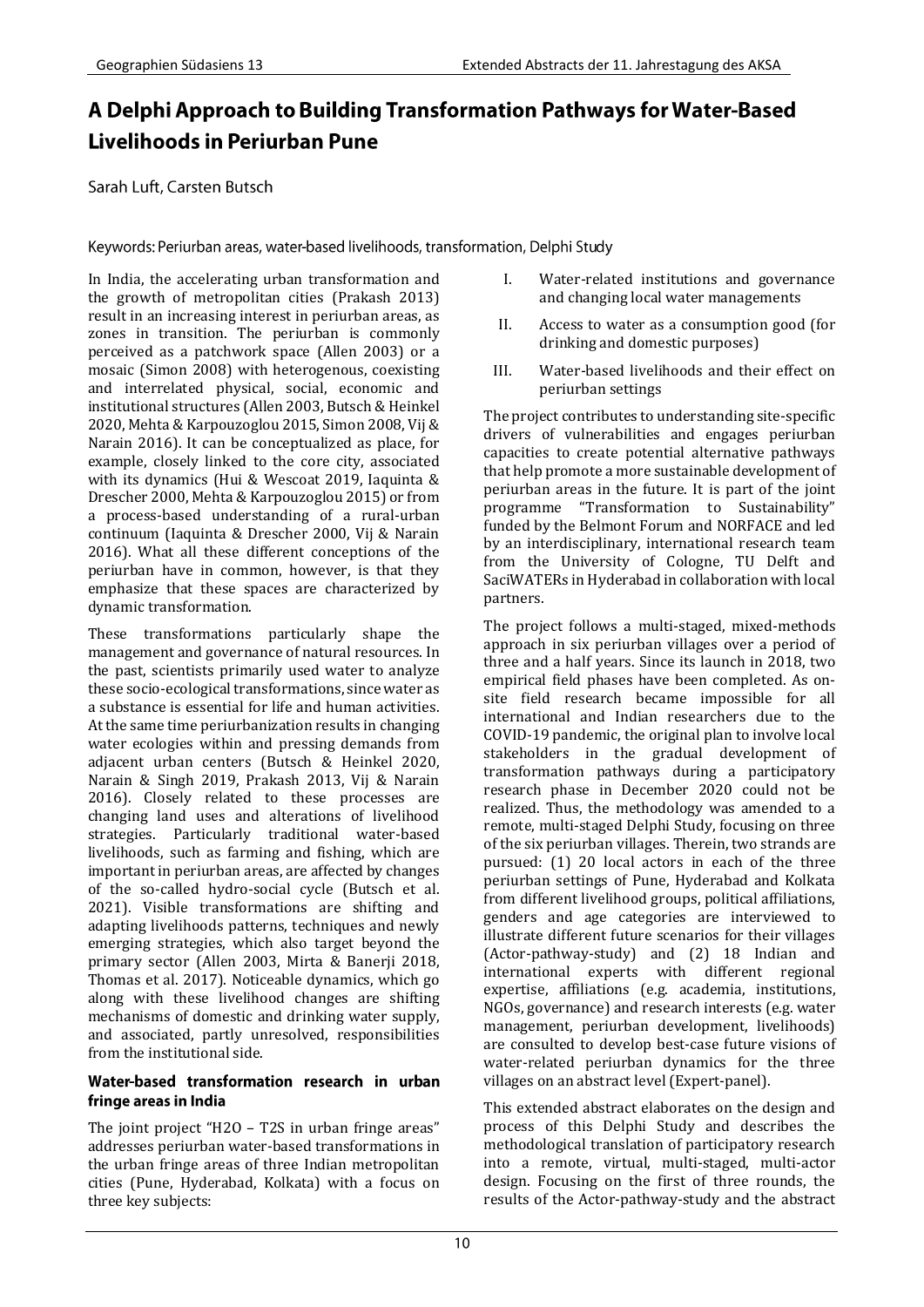visions gained from the Expert-panel for the village of Paud in periurban Pune are presented.

### **Building transformation pathways**

How to get from a present pathway to a more desired situation? – is the basic guiding question to building transformation pathways towards a more desired future. Particular path-elements, consisting of actions, strategies and values help to understand what this future would look like and gradually lead to objectives that explain what exactly it is that stakeholders aspire (Enserink et al. 2010, Hermans et al. 2017, Marchau et al. 2019). Combining and sequencing these pathway elements depends on drivers and external factors that may render actions and strategies no longer feasible to meet the desired objectives. These occur for different reasons at different times, calling for alternative action (Hasnoot et al. 2013, Hasnoot et al. 2018, Hermans et al. 2017).

Building transformation pathways provides insights into the implementation, sequencing and delay of actions and strategies, potential lock-ins, path dependencies, and decisions towards potential better future options and in doing so contributes to a new planning paradigm (Hasnoot et al. 2013, Hasnoot et al. 2018, Werners et al. 2021): In the long term, building pathways supports exploring alternatives to adapt to changing conditions, developing strategic ambitions and can be utilized as a monitoring and collective learning system to ultimately promote long-term resilience. In shorter-term, building pathways integrates flexibility into policy decisionmaking, accounts for uncertainties and thereby improves mechanisms to cope with immediate vulnerabilities (Hermans et al. 2017, Hasnoot et al. 2018, Maru et al. 2014, Werners et al. 2021). Designed in a way to integrate multiple perspectives, values, objectives, and knowledge levels, they can help to develop one or more paths to a desired future, which in return enhances the quality and inclusiveness of pathways and facilitates learning on potential needs for change (Werners et al. 2021).

#### Translating on-site research into a remote, virtual approach

In order to build transformation pathways, the anticipated on-site workshops in dialogue with local stakeholders were translated into a virtual and remote approach, which is conducted as a threestaged, multi-actor process pursued in two strands.

I. For the Actor-pathway-study the panelists were recruited through local collaborating teams using snowball sampling. To prepare for the 1st round between December 2020 and February 2021 each panelist received a video of the respective village in the local language illustrating the current status quo based on previous research findings, the project's objectives and the questionnaire via WhatsApp. During a structured telephone interview, participants were then asked to describe their best case, nightmare and business as usual visions for their village in the year 2035, and more precisely identify future livelihoods, the domestic and drinking water situation and their related institutions.

II. The 1st round of the Expert-panel was conducted in January and February 2021. The panelists received a video with abstract information on the villages, the project's objectives and the questionnaire via email. During a digital semi-structured qualitative interview, they were asked to envision the three villages in the year 2035 and describe sustainable future scenarios in regard to general developments, livelihoods, domestic and drinking water and their related institutions.

In the 2nd round between April and June 2021 the panelists were subsequently asked to prioritize and rank scenarios, values, strategies, and identify limitations and drivers. Based on the panels' answers, the 3rd round, in August and September 2021, focused on drafting possible transformation pathways, reflecting on interim results and filling in the missing elements to finalize the pathways roadmaps. In round 2 and 3, data was obtained during structured telephone interviews in the Actorpathway-study and collected via structured online surveys in the Expert-panel. All panelists were asked for consensus to commit to all three rounds and ensured anonymity of their participation.

## Paud's livelihood pathways from two perspectives

Paud is located 30 km west of Pune on a highway connecting several villages in the Western Ghats with Pune. It is situated on the banks of Mula River, which runs from the Western Ghats towards Pune. The river is dammed at the Mulshi Dam, 10 km west from Paud. As Paud is located upstream from Pune, the water quality is considered good. Nevertheless, compared to the past it has been reported that the water quality has slightly deteriorated.

Paud is surrounded by fields cultivated, especially for growing paddy, which is one of the most important traditional water-based livelihoods. Farming was previously exclusively rain-fed. Nowadays, the water gets more accessible, for example through bore wells or water pumps, which opens new possibilities to change traditional farming patterns (e.g. faster irrigation and more than one yearly harvest). Besides farming, there is an active fishing community, practicing joint fishing in cooperatives and individual fishing for subsistence. Within recent years many fishermen adapted traditional fishing, for example through the usage of more sophisticated nets, to increase their catch. Another important traditional water-based livelihood in Paud is pottery, which is practiced by a small community, the Kumbhars. In recent years, new water-based livelihoods, such as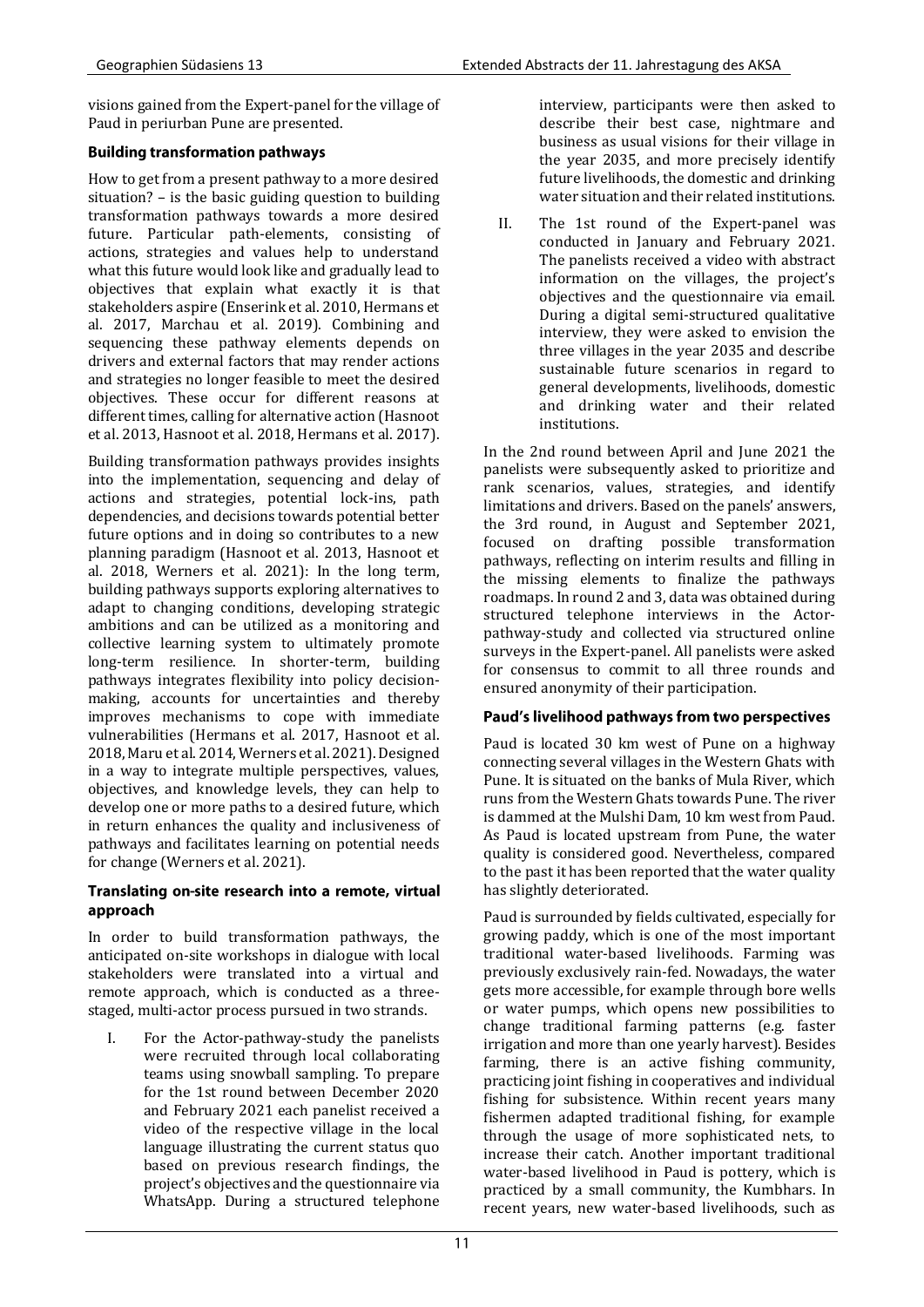car wash, animal husbandry or dairy have emerged. As these mainly target urban demand, they exert pressure to modernize traditional occupations or even lead to their disappearance.



*Fig. 1: Paud (Photo: C. Butsch 2019)*

From the actors' perspectives, three different livelihood strategies are important for Paud in the future (with 2035 as reference year): (i) Traditional water-based livelihoods including fishing and farming, (ii) non-water-based livelihoods, in tourism, industries or service jobs, and (iii) alternate waterbased livelihoods in car wash, laundries or new forms of agriculture. These strategies will eventually create income-security, livelihood diversification and employment opportunities for the village residents, contribute to prosperity and ultimately lead to a wellbalanced progress of the village. In order to achieve this future, each strategy is supported by institutions that among other things, support traditional livelihoods, aim to regulate participation, or control land development.

The experts created a more differentiated picture of future livelihood actions leading to a multiplicity of strategies envisioned for the village in 2035 (Fig. 2). These strategies will eventually lead to (i) the modernization of livelihoods, (ii) the evolvement of traditional livelihoods, (iii) the preservation of traditional livelihoods and their intangible heritage, or (iv) the diversification of livelihoods. The village will then ideally be characterized by livelihood security through income stability and equality and develop in a more sustainable way in the future. The most important rules and regulations and the institutional actors implementing those rules and regulations to support reaching this future are closely connected to the underlying strategies. They include financial support and subsidies by government entities, skills development programmes carried out by NGOs, incentives for better marketing of products from the private sector or the support for women's self-organization through associations or cooperatives.



*Fig. 2: Experts' visions on future livelihood strategies and values in Paud (draft by Luft 2021)*

## **Concluding remarks**

This study demonstrates how on-site research is transformed into a digital, multi-stage process to construct transformation pathways for periurban Paud. The first rounds of the Actor-pathway-study and the Expert-panel have provided a broad profile of possible village futures, detailed from the actors' perspectives and more abstract from the experts' point of view. On the one hand, a considerable overlap between the two strands is visible. On the other hand, significant differences were identified, especially with regard to the diversification of livelihood strategies and actions and the degree of abstraction. Altogether, however, they demonstrate that periurban futures are shaped by a multiplicity of actors, site-specific vulnerabilities and potentials. Transformation is inevitable and leads to a co-creatable, constantly reshaping future in which both positive and negative externalities are generated. Thereby, this study aims at contributing to enabling local communities to think about possible futures towards sustainable development, with a particular focus on water and water-based livelihoods. Gradually determining which actions and strategies, values and objectives the actors and experts actually prefer for Paud in 2035 and which sequence of development they envision is a matter of continuing research involving consideration of all three rounds.